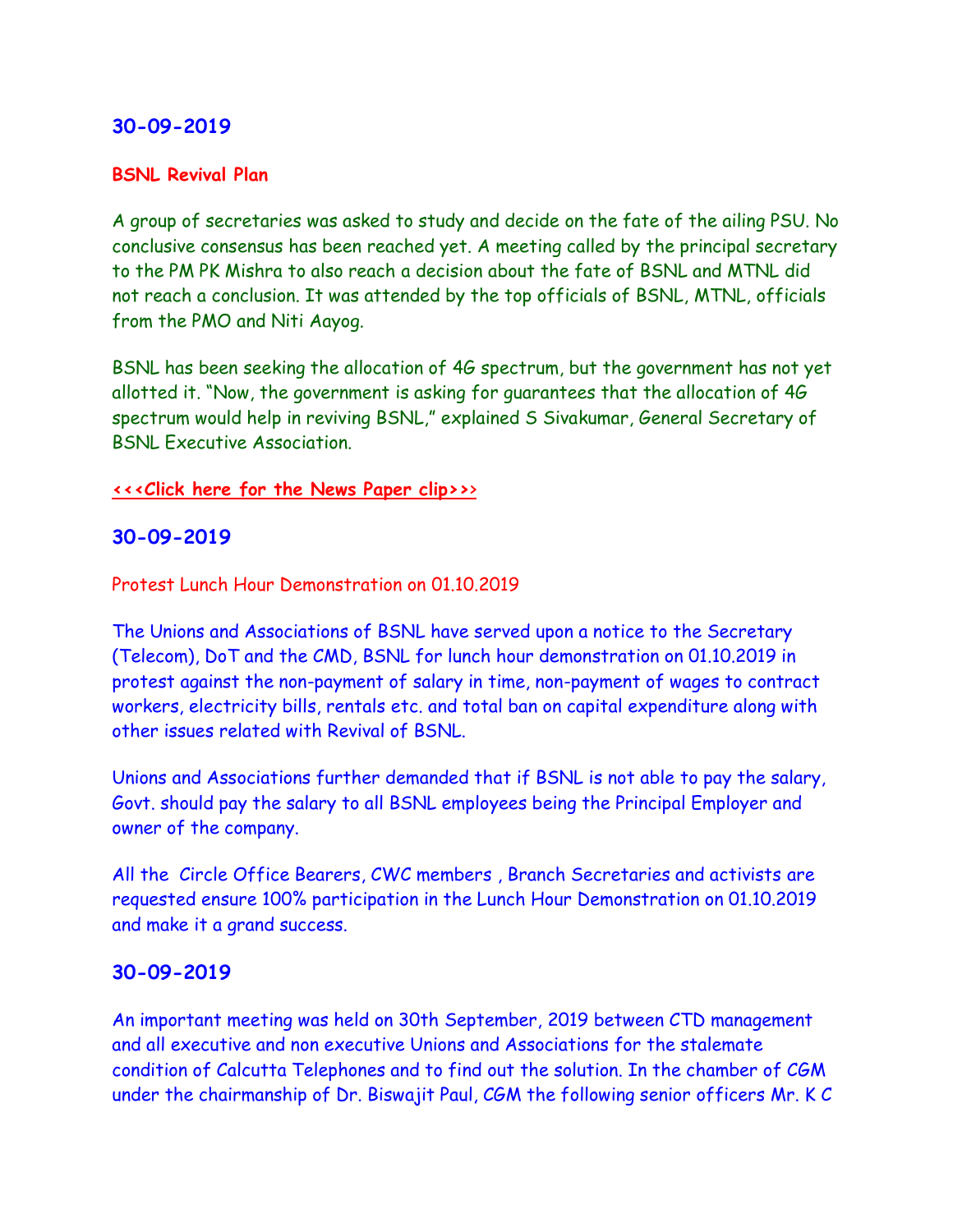Ghosh, PGM, Mr. Debashis Sarkar, PGM, Mr. A N Thakur, Sr. GM (HR/ Admn), L K Baidya, DGM (HR/Admn) and Mr. Goutam Chakraborty, TS CGM and on the other hand 10 executive Associations and non executive Unions Com. Sisir Kumar Roy, CS, Com. Biswajit Sil, ACS, BSNLEU, Com. Sekhar Majumdar, CS, Com. Debashis Datta, VP, NFTE , Sri Bikash Seal, ACS, FNTO, Sri Biswanath Datta, GS, Sri Subrata Chakraborty, CP, TEU, Com. Soumendranath Ghosh, CS, Com. Sankar Sanyal, CP, SNEA, **Com. Subhasis Mitra, CS, Com. Tridip Chakraborty, CP, AIBSNLEA**, Com. Saikat Das, CS, Com. Kuntal Paul, ACS, AIGETOA, Sri Soumya Basak, CS, AIBSNLOA, Com. Anupama Datta, CS, SEWA, and Com. Rabiraj, CS, SNATTA were present in the meeting. United Platform of CTD Employees handed over a strong letter to CGM CTD for immediate restoration of normalcy. However, management expressed their helplessness and appealing to the leaderships again and again for United move to face the challenge of financial crisis. After a long discussion it has been come out that United Struggle is the need of the hour.

#### <<<<<<<[<Click here for the letter>](http://aibsnleawb.org/CGM_%202019-09-30.pdf)>>>>>>>

#### **30-09-2019**

The following comrades of AIBSNLEA/CTD retire today due to superannuation.

1) Com.Jugal Ch Mondal, AO --Member of TB Branch

2) Com.Shampa Roy , PA -- Member of TB Branch

3)Com.Pravat Das CAO -- Member of North (ITPC) Branch

We wish the above comrades happy, healthy, peaceful & active life after retirement.

#### **30-09-2019**

Meeting with Director (CM/HR) BSNL Board:-

GS and AGS (Fin) met Director (CM/HR) BSNL Board and discussed regarding:-

(A) DE to DGM (T) promotion: We requested Director (HR/CM) for the immediate issuance of DE to DGM promotion orders subject to VC. Director (CM/HR) mentioned that he has already given the instructions to Pers. Cell for doing the same at the earliest and they are on the job.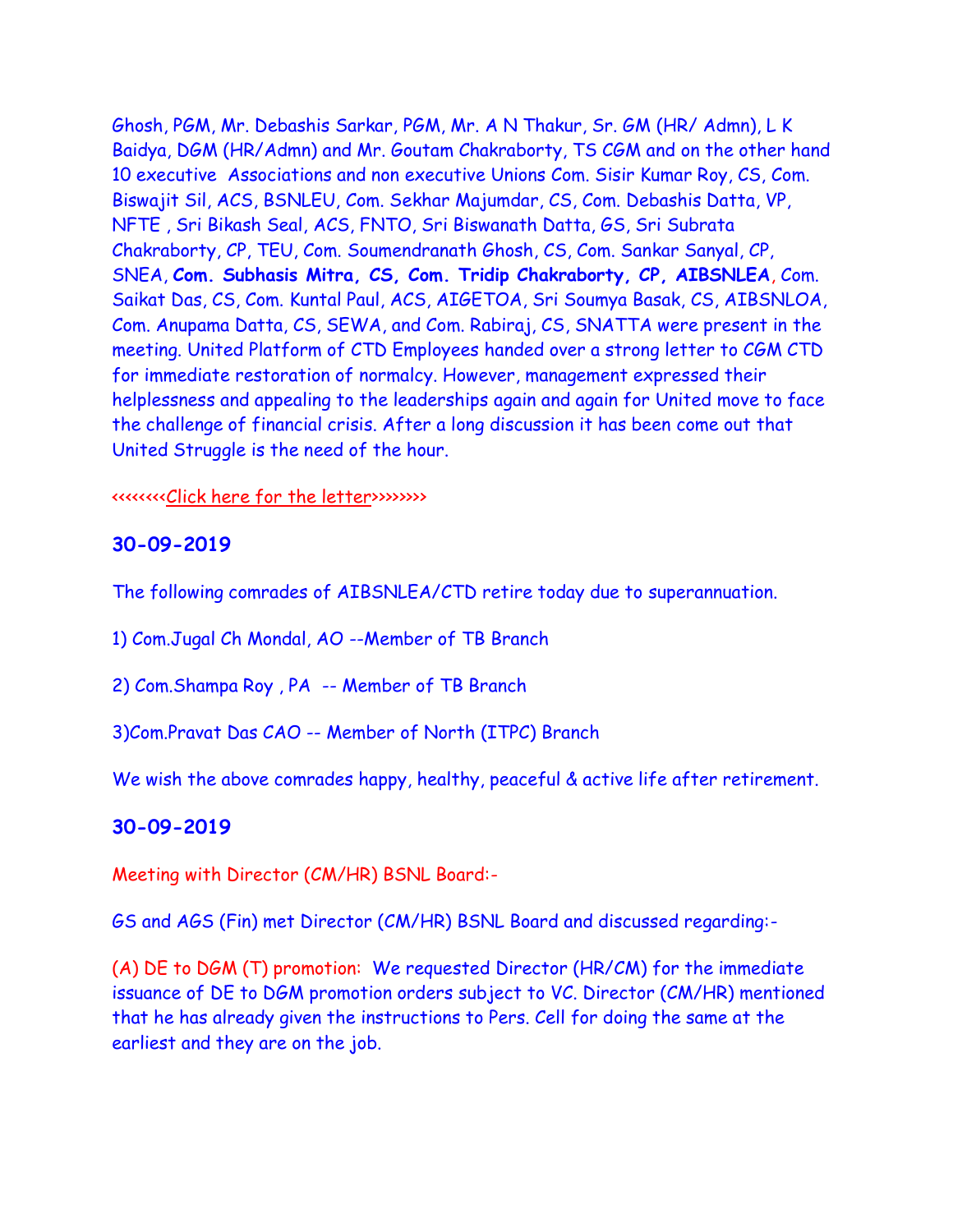(B) Request transfers in the cadre of DGM:- We express our serious concern towards the non-issuance of DGM(T) request transfer cases even though they have completed more than two years. Director (HR) mentioned that these requests will be considered along with DGMs promotion orders.

(C) Consideration of request transfers on Medical Grounds:- In this regard, Director (HR/CM) assured to look into.

(D) Appointment of DR JAOs in WB Telecom Circle:- We requested Director (HR) to consider to pre-pone the date of appointment of DR JAOs in WB Circle from 13.08.2019 to 05.08.2019 to avoid any anomaly. Director (HR) advised to take up the issue with PGM (Pers.)

## **30-09-2019**

Meeting held at Director (CM/HR)BSNL Board Chamber, today in respect of Withdrawal of Additional Increment in the same scale on functional promotion under EPP case by DoT:

As per the Invitation of BSNL Management, GS, AIBSNLEA and AGS (Finance) attended the meeting conducted as per the directions of Hon'ble High Court Delhi. From DoT side, DDG (Estt), Director (Estt) from BSNL side, PGM (Pers.), Sr.GM (Estt), GM (WS) & DGM (Pers.) have attended the meeting.

On behalf of AIBSNLEA, GS briefed our views in the meeting and accordingly submitted the write-up the as attached below.

[<<<Click here for the write-up>>>](http://www.aibsnleachq.in/DRHR_190930.pdf)

## **27-09-2019**

**Withdrawal of Additional Increment in the same scale on functional promotion under EPP:** DoT vide its letter dated 05.07.2017 withdraw the additional Increment in the same scale on functional promotion under EPP. Against this action of DoT, AIBSNLEA immediately filed an OA in the Hon'ble PB CAT New Delhi for quashing the above order of DoT. Accordingly, Hon'ble PB CAT after some hearings quashed the said order dated 05.07.2017. Even after that, DoT continued to reduce the Pension of the BSNL retiree executives, against this AIBSNLEA filed a Contempt Petition in the Hon'ble PB CAT New Delhi. Thereafter DoT stopped reducing the Pension / revising the Pay fixation by obtaining an under taking from the retiring executives, DoT has filed Writ Petition in the Hon'ble High Court of Delhi wherein AIBSNLEA has filed a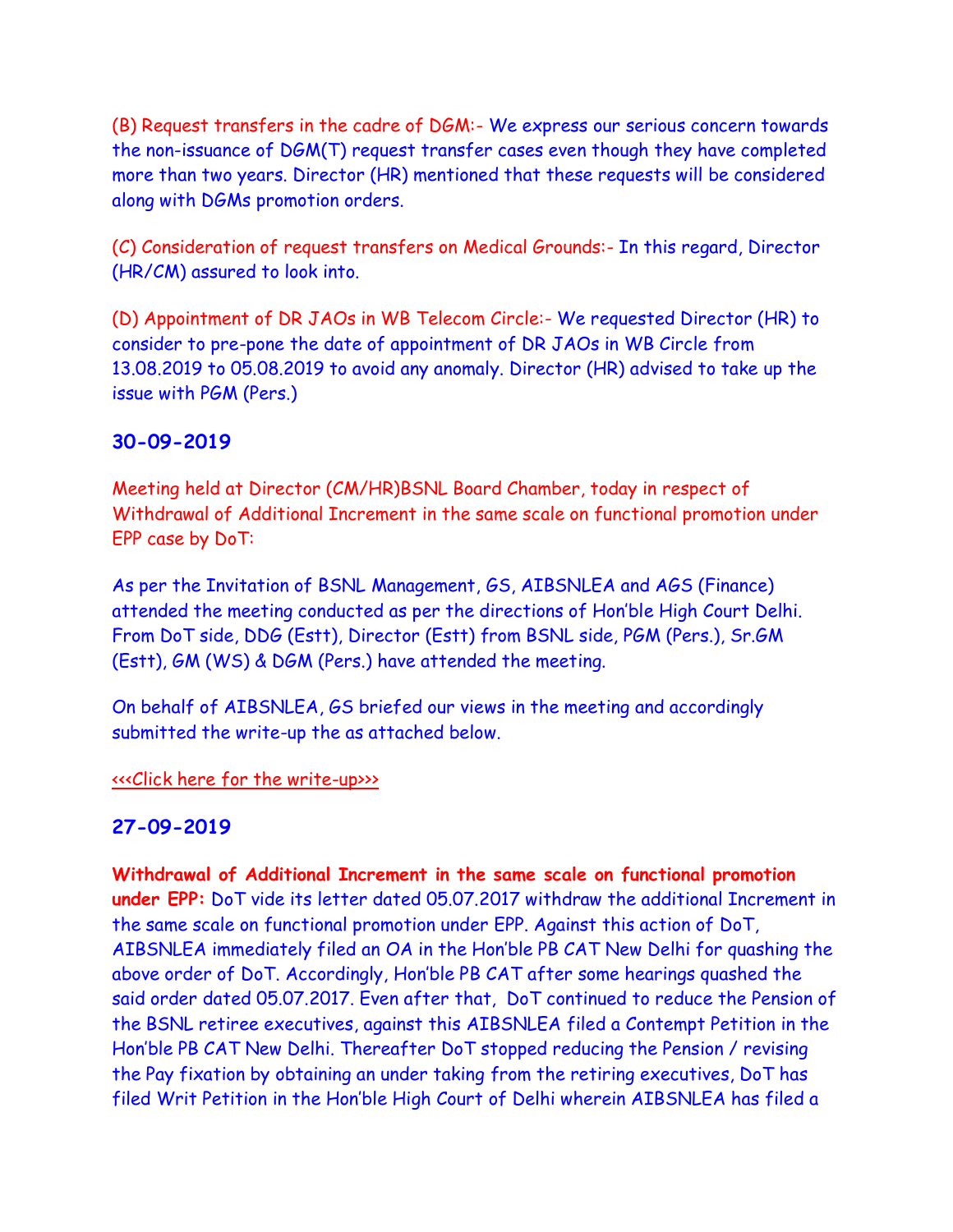caveat. The case was heard on 12.09.2019 and Hon'ble High Court Delhi directed DoT and BSNL to sit together & take a decision in this regard before 30th September, 2019. pursuant to the orders of the Hon'ble High Court Delhi , BSNL Management invited GS, AIBSNLEA for the meeting to be held on 30.09.2019 at 1130 hrs in the Chamber of PGM (Pers), BSNL CO, New Delhi in the capacity of the Prime Litigant in this case.

### [<<<Click here for the Meeting Invitation and Court Order>>>](http://www.aibsnleachq.in/PGM_190930.pdf)

## **27-09-2019**

#### **Protest Lunch Hour Demonstration on 01.10.2019 - the BSNL Day**

The Unions and Associations of BSNL have served upon a notice to the Secretary (Telecom), DoT and the CMD, BSNL for lunch hour demonstration on 01.10.2019 in protest against the non-payment of salary in time, non-payment of wages to contract workers, electricity bills, rentals etc. and total ban on capital expenditure along with other issues related with Revival of BSNL.

Unions and Associations further demanded that if BSNL is not able to pay the salary, Govt. should pay the salary to all BSNL employees being the Principal Employer and owner of the company.

#### **Charter of Demands**

- 1. Immediate allotment of 4G Spectrum and Land Monetization.
- 2. Payment of Salary to BSNL employees on due date by BSNL or DoT.
- 3. Payment of wages to contract workers, payment of electricity and rental charges.
- 4. Implementation of 3rd Pay Revision.

5. Honour the Commitments given by Union Cabinet in 2000 to ensure financial viability of BSNL:

i) Financial support for loss making Rural Exchanges.

ii) Extend soft loan to BSNL/ Sovereign Guarantee for it's capital expenditures.

iii) Remove the total ban on capital expenditure by BSNL. Allow field units capital expenditure, where revenue is assured.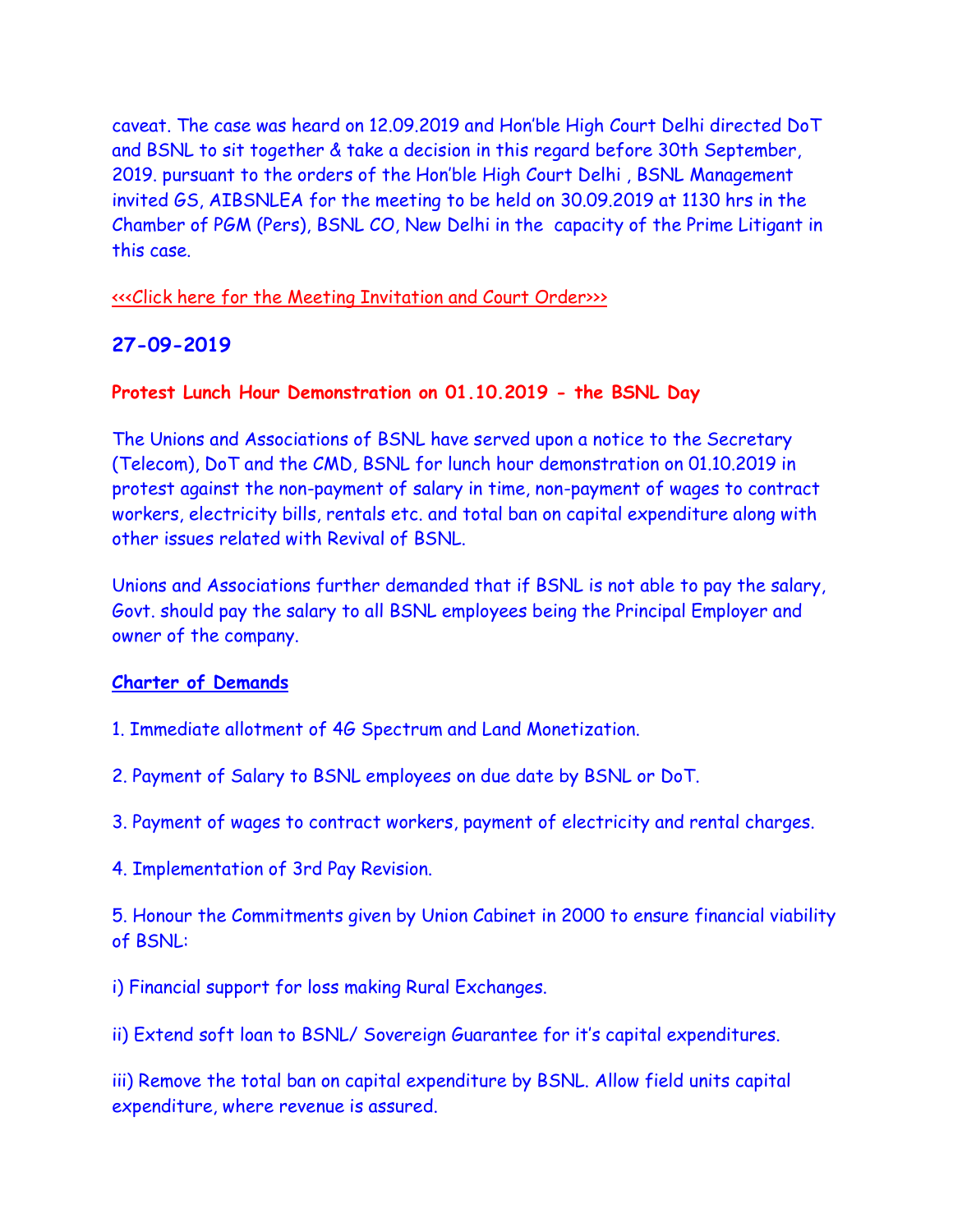6. No Retrenchment & No Roll Back of Retirement age to 58.

7. Payment of Pension Contribution by BSNL as per the Govt. Rule.

All the Circle Office Bearers, CWC members ,Branch Secretaries and activists are requested ensure 100% participation in the Lunch Hour Demonstration on 01.10.2019 and make it a grand success. All the constituent Unions and Associations may be contacted for making the Programme successful.

[<<<Click here for the notice >>>](http://www.aibsnleachq.in/protest%20lunch%20hour%20demo%20on%2001.10.2019.pdf)

## **27-09-2019**

Today all Non Executive unions and Executive Associations of CTD Circle held a meeting at RJCM Room, Telephone Bhavan. On behalf of AIBSNLEA/CTD, Com. Tridip Chakraborty, CP, Com. Subhasis Mitra, CS, Com.Tarun Roy OS, Com.Aloke Das CWC member took part in the meeting. Com. Tridip Chakraborty presided over the meeting. After details discussion about the present unusual situation of Calcutta Telephones due to non payment of wages to contract labours and the duty and responsibilities of employees in this present context, the following decisions have been taken.

1. 'United platform of CTD employees' has been formed .

2. Under this platform a letter will be written to CGM for security and safety of employees, otherwise a silent passive resistance will be made in the office of CGM, Telephone Bhavan.

## **27-09-2019**

Today CS,CP & CWC member met CGM & GM (F) /CTD and requested to take up the GPF related issues pertaining to the executives of EZBC with concerned CCA. CGM /CTD assured to settle down at the earliest.

# **27-09-2019**

Progress in DGM (Adhoc) promotion - Meeting with Director (HR):

DE to DGM promotions are badly affected due to an MA filed by the BSNL in Hon CAT, Chandigarh seeking permission for DGM (Adhoc) promotion which was repeatedly getting adjourned, without hearing. Now, it is posted to December, 2019. The DGM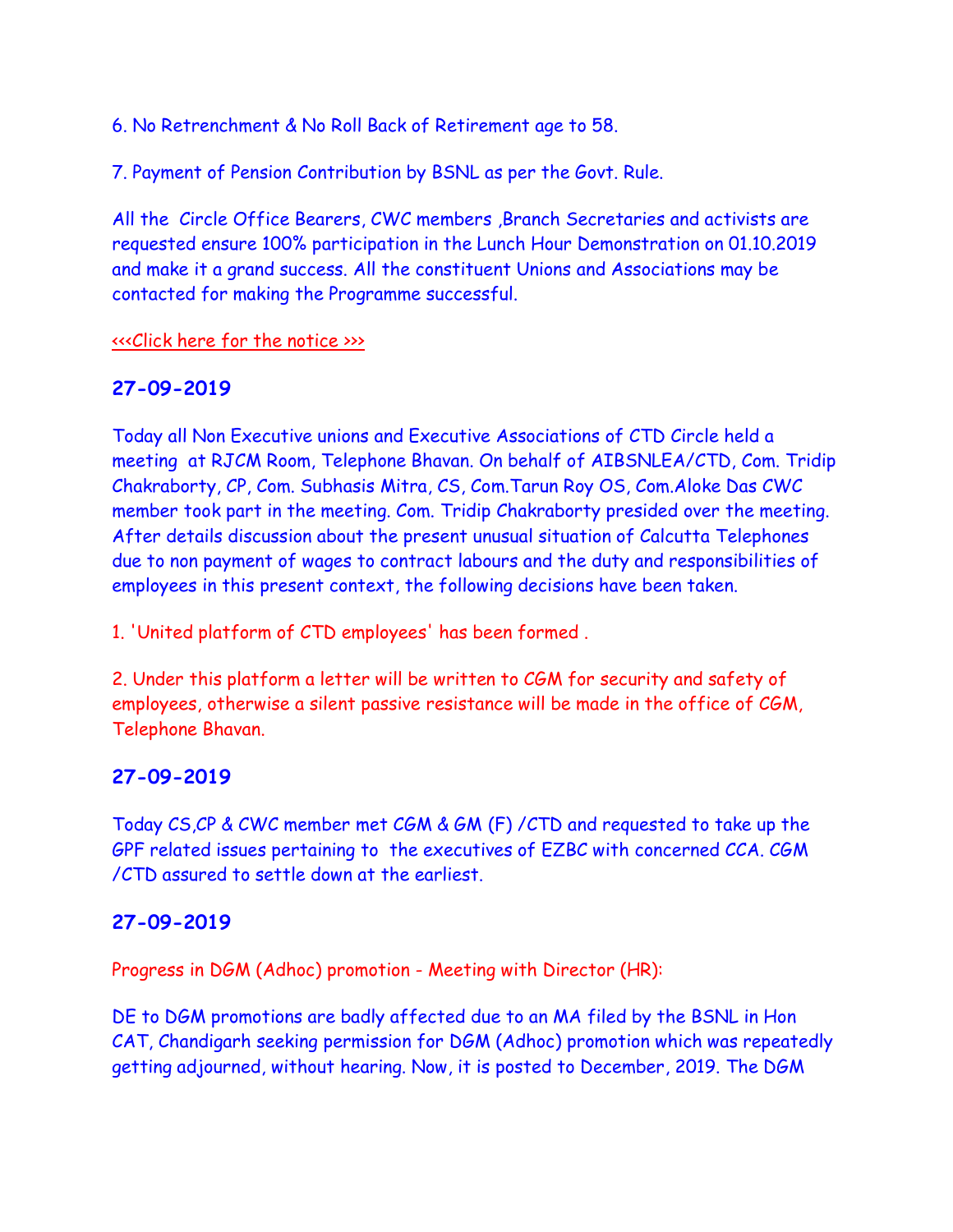DPC has almost been over in the first week of January 2019. But due to the pending court cases it could not be concluded till date.

Meanwhile, now no objection from all the 5 applicants in the original OA for going ahead with the DGM(Adhoc) promotions have been obtained in the last week. Thus one of the major hurdles has now been over in this case.

GS, AGS (Finance) and FS met Director (HR) and PGM (Pers) along with the GS & AGS of SNEA in the evening and requested to expedite the process so that promotion orders can be issued by Monday, 30.09.2019. Director (HR) assured to make all efforts to issue the promotion orders by Monday even though a lot of formalities are pending.

## **27-09-2019**

## **Meeting with CMD BSNL:**

GS & AGS (Finance) met CMD BSNL. We enquired about the outcome of yesterday's meeting in PMO regarding Revival of BSNL, disbursement of Salary for the Month of September' 2019, remittance of salary recoveries & other payments like Electricity bills & Rent etc.,

CMD BSNL mentioned that no positive decision has emerged in the yesterday's PMO Meeting. A Committee consists of Four Secretaries was formed with the directions to study whether Revival of BSNL is necessary and submit it's report within a week.

CMD BSNL appreciated our concern and mentioned that presently we are earning the revenue only about Rs.1300 crores per month whereas our monthly expenditure is more than 2200 crores. In the month of Sept.' 2019 we have to pay the quarterly payment of Principal & Interest to the tune of Rs.750 crores to various Bank Loans and huge amount towards Electricity Bills is also pending. Today we have released Rs.300 crores including Electricity Bills. Hence for the disbursement of the salary for Sept.' 2019, we are depending on our cash flow only to be received from tomorrow onwards.

Since Nationalised Banks are not come forward to sanction loans to BSNL on the basis of 'Letter of Comfort' issued by DoT, we have no other option but to earn more revenue to meet out all our expenditures including salary as well as we have to minimize the expenditures including reduction in the Contractual Labours.

We requested that periodical meetings with the General Secretaries of the Unions and Associations, who are also the Stakeholders of the Company may be conducted to get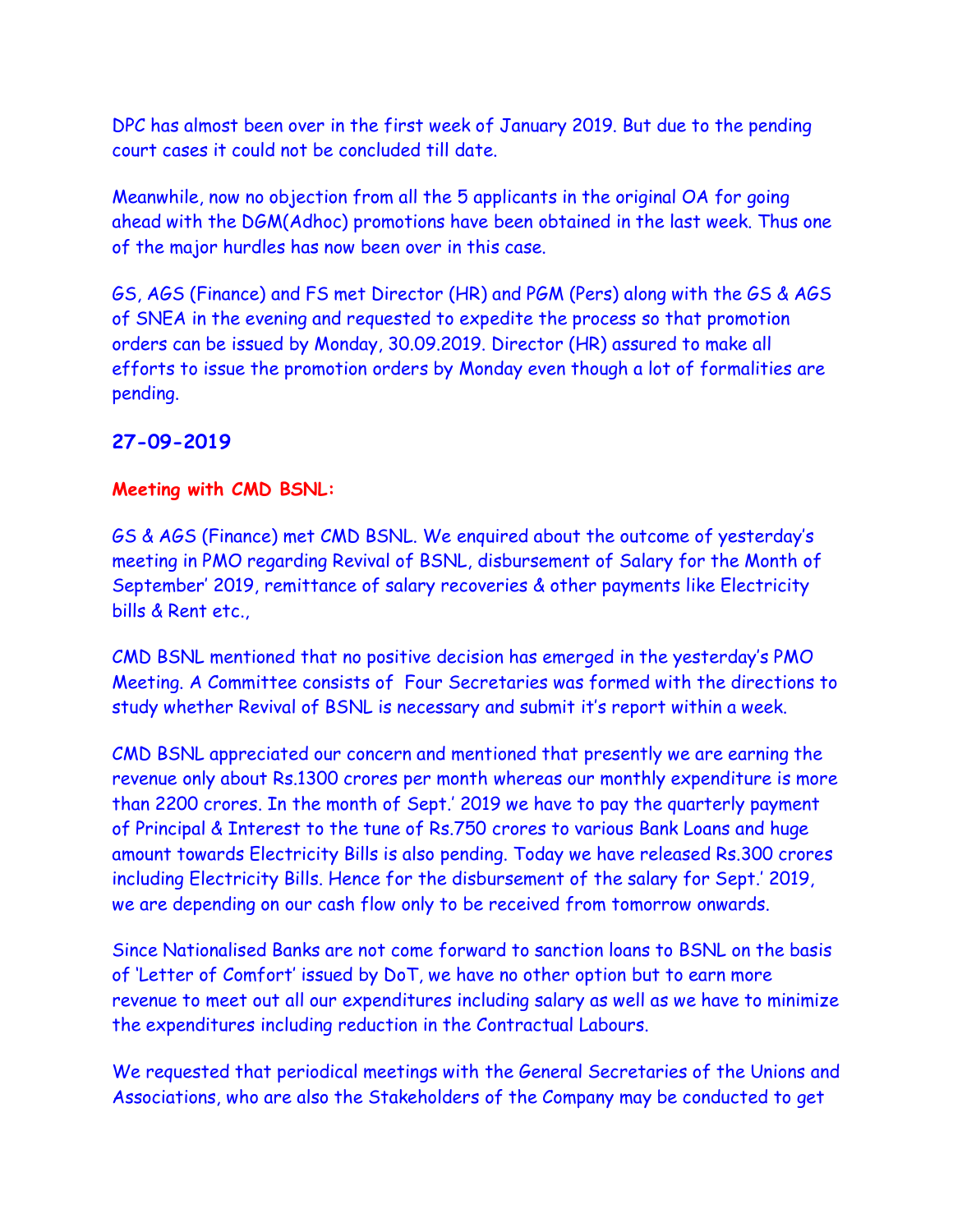better results and coordination between Management and Employees for the betterment of the BSNL.

We further suggested that before issuing of the instructions to the field units to achieve the targets and deduction of salary/ disciplinary action for not achieving the targets etc., the Strategies to be evolved to come out of the present crisis, the working pattern of the BSNL Executives/ Non-executives in the changed scenario and better utilization of BSNL Manpower in Marketing & other Outdoor Activities to compete with the other Private Operators to be discussed with the Representatives of the Recognized Unions and Associations of BSNL for the betterment of the Company and to regain its original pristine glory.

After the detailed discussions, CMD BSNL appreciated our concern and opined that AIBSNLEA may come out with the suggestions for the betterment of BSNL and to maximize the revenue. CMD further assured the Management is planning to conduct the combined meeting of all Unions and Associations with the Management in the 2 nd week of October' 2019.

Regarding DE to DGM (T) Promotion, we requested CMD BSNL to issue necessary instructions for the immediate issuance of DGM (T) Promotion order on or before 30.09.2019 subject to VC clearance. CMD mentioned that he is not the aware of the latest status of the case. However, he advised to discuss the matter with Director (CM/HR).

## **27-09-2019**

#### **Hearty Congratulations !**

Due to consistent efforts of AIBSNLEA, the Promotion Orders in the grade of CAO to DGM (Finance) has been issued by BSNL Corporate Office, New Delhi. AIBSNLEA conveyed its sincere thanks to CMD BSNL, Director (Finance), Director (CM/HR), PGM (Pers.), DGM (Pers.) and all the officers related to the work[.<<<Click here for Order>>>](http://www.aibsnleachq.in/PROMOTION_CAO-to-DGM-Adh_2709190001.pdf)

## **27-09-2019**

BSNL Corporate office New Delhi issued transfer orders in the grade of Accounts officers [<<<Click here for Order>>>](http://www.aibsnleachq.in/transfer27092019.pdf)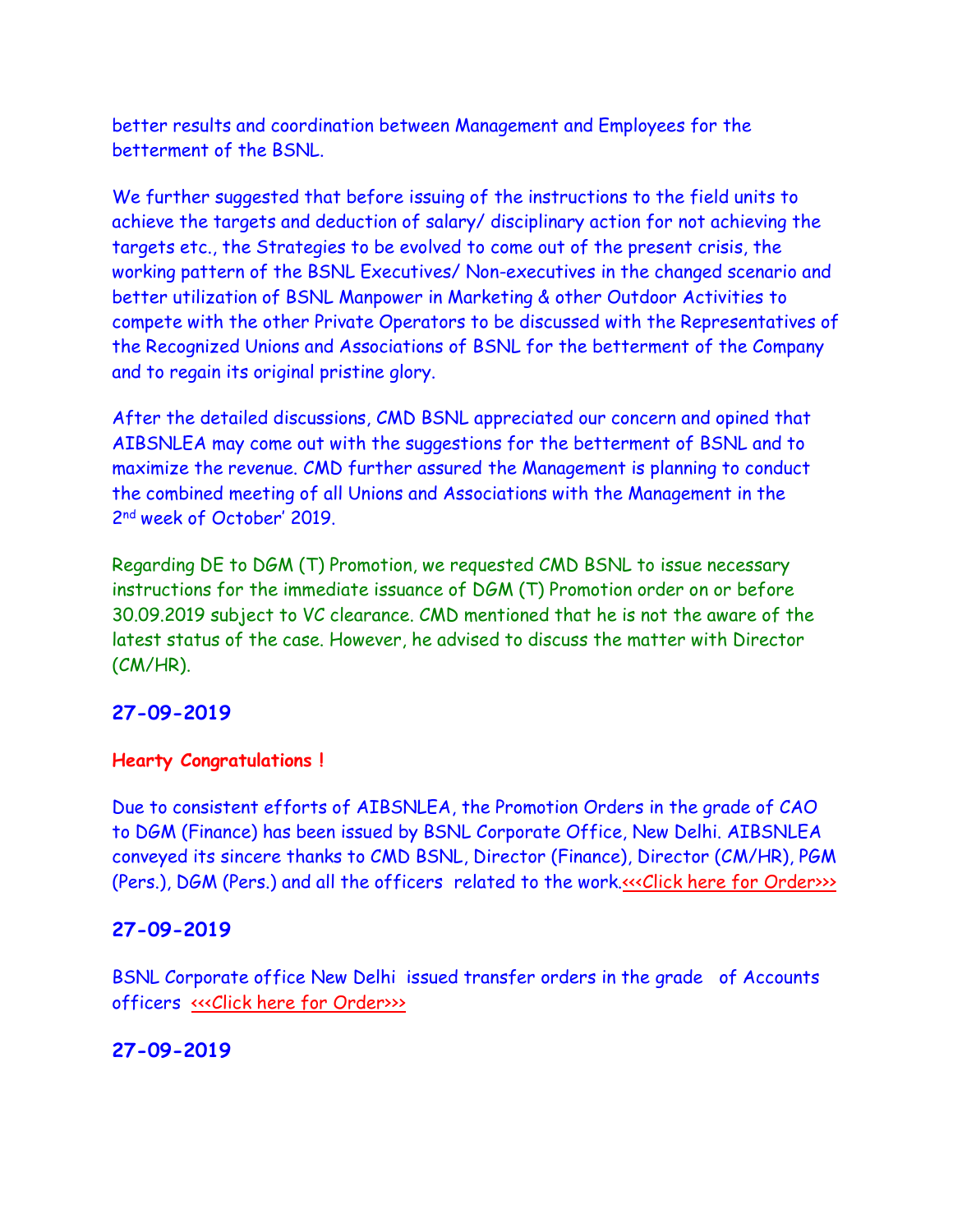Meeting with PGM (Pers.) BSNL Corporate Office:- GS & AGS (Finance) met PGM (Pers.) BSNL CO and discussed regarding:

A) AGM/DE to DGM (Engg) Promotion:- We requested to issue DGM (T) Promotion orders on or before 30.09.2019 subject to VC clearance. PGM (Pers.) mentioned that we are trying our best to clear all the hurdles for conducting the CPC for DE to DGM promotions with the approval of Competent Authority.

B) CAO to DGM (F) Promotion:- We requested to issue DGM (F) Promotion orders immediately since the Competent authority already approved the promotion/ posting proposal. PGM (Pers.) assured to issue the promotion orders shortly.

C) Request transfers in the cadre of AO on own cost basis:- We requested to consider the request transfers cases in respect of Accounts Officers who have completed two years. PGM (Pers.) mentioned that it is under consideration and assured that orders will be issued shortly.

D) Request transfers in the cadre of CAOs:- We requested for the consideration of request transfers in the cadre of CAOs. PGM (Pers.) mentioned that CAO transfer cases are under consideration and will be decided soon.

## **26-09-2019**

#### GS Writes to

(1)Shri P.K. Purwar CMD, BSNL regarding disbursement of Salary for the Month of September' 2019 on due date and timely remittance of the deductions made from the Salaries - [<<<Click here for letter>>>](http://www.aibsnleachq.in/CMD_190926.pdf)

(2) Shri Sheetla Prasad, Director (HR) BSNL Board, regarding

(a)Nomination for the post of Director (Estt.) Department of Telecommunication in West Bengal Telecom Circle <<< Click here for letter>>>>

(b)Appointment of "Junior Accounts officer on probation" under DR quota consequent on completion of 11 weeks of pre-appointment Training on 20.05.2019 for second Merit list of batch 2018 «<< Click here for letter>>>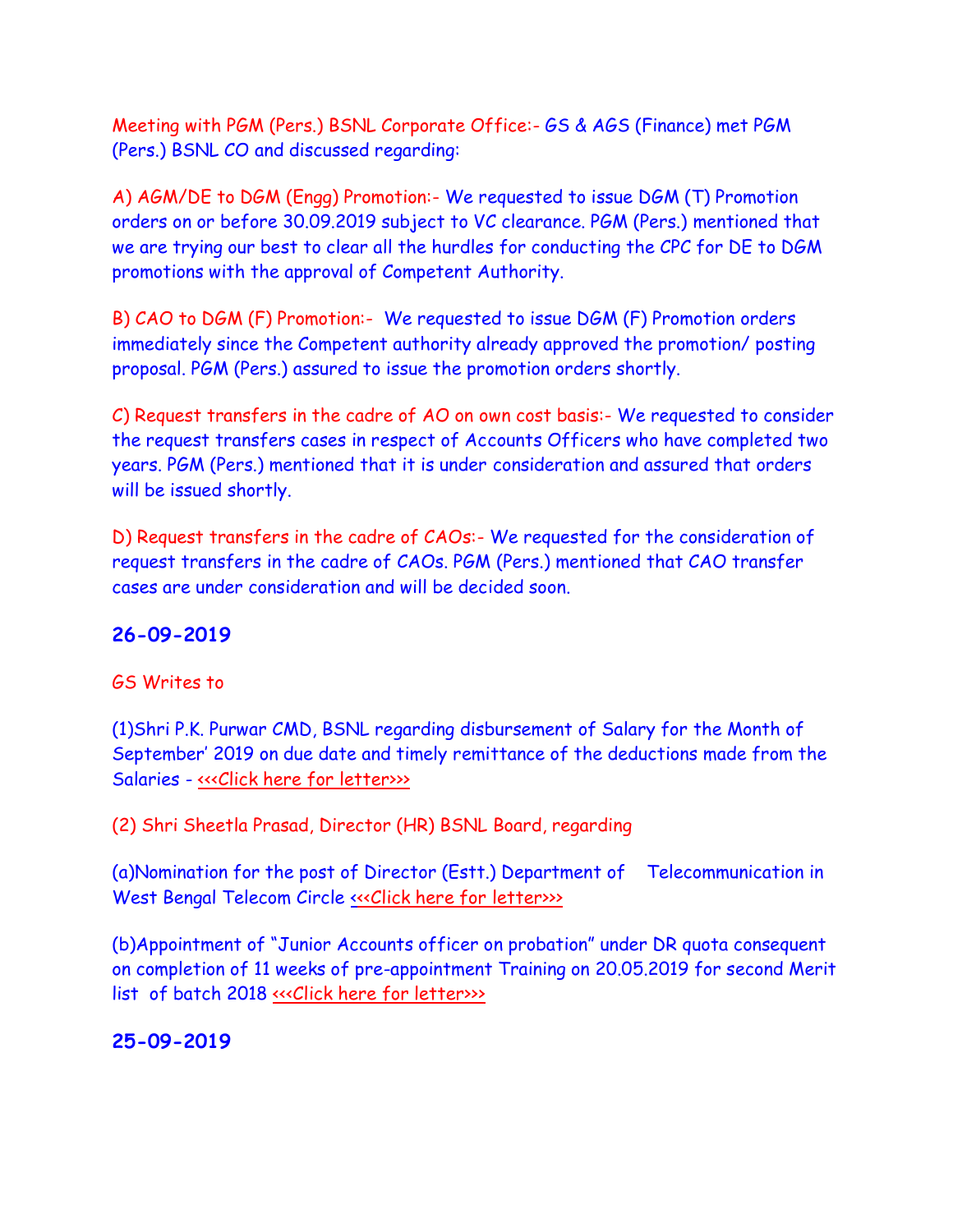Meeting with DoT officers:- GS and President AIRBSNLEWA met Member(Finance) , DDG(Esst) ,DDG (PM), Director (PSU) and other concern DoT officers and discussed -

(a)Revival of BSNL and MTNL- It is understood that yesterday DOT officers met some senior officers in PMO and discussed the objections raised by MOF now tomarrow Secretary( Telecom ) will meet Principle Secretary to PMO Shri P K Mishra to reply the objections raised by MOF in the presence of Secretary (Finance ).Since MOF and DoP&W has raised certain objections to the Revival proposal, the PMO only has to give the direction on this issue than only the cabinet Note will be finalised. It seems that it will take sometime in getting clearance from PMO.

(b) Revision of pension of BSNL pensioners:- DoT officers further clarified that pension revision of BSNL pensioners is possible only when BSNL employees pay is revised to avoid anomalous situation among the pensioners who are retiring after 1-1- 2017.We requested to consider our views given to remove anomaly. But DOT Esst cell officers are firm on their stand. However, Member (Finance) assured to look into the matter .

## **25-09-2019**

Meeting with PGM (Pers.) BSNL Corporate Office:- GS, AGS (Finance) & Advisor (HQ) met PGM (Pers.) BSNL CO and discussed regarding:

A) AGM/DE to DGM (Engg) Promotion:- PGM (Pers.) mentioned that as per earlier discussion with AIBSNLEA, after taking initiative, that the Applicants in the Court Cases are coming forward and have assured to come tomorrow for submission of Affidavits to PGM (Pers.) in respect of the Court Cases. PGM (Pers.) assured that after the withdrawal of the applications by the Applicants, the Promotion from DE to DGM (T) will immediately be initiated.

B) CAO to DGM (F) Promotion:- We expressed our serious concern over the nonissuance of Promotion/posting orders of DGM (Fin) where the CPC work has already been completed one month before. PGM (Pers.) mentioned that the Promotion/posting orders have been submitted to the Competent Authority for approval and after getting approval from the Competent Authority, the Promotion orders will be issued immediately.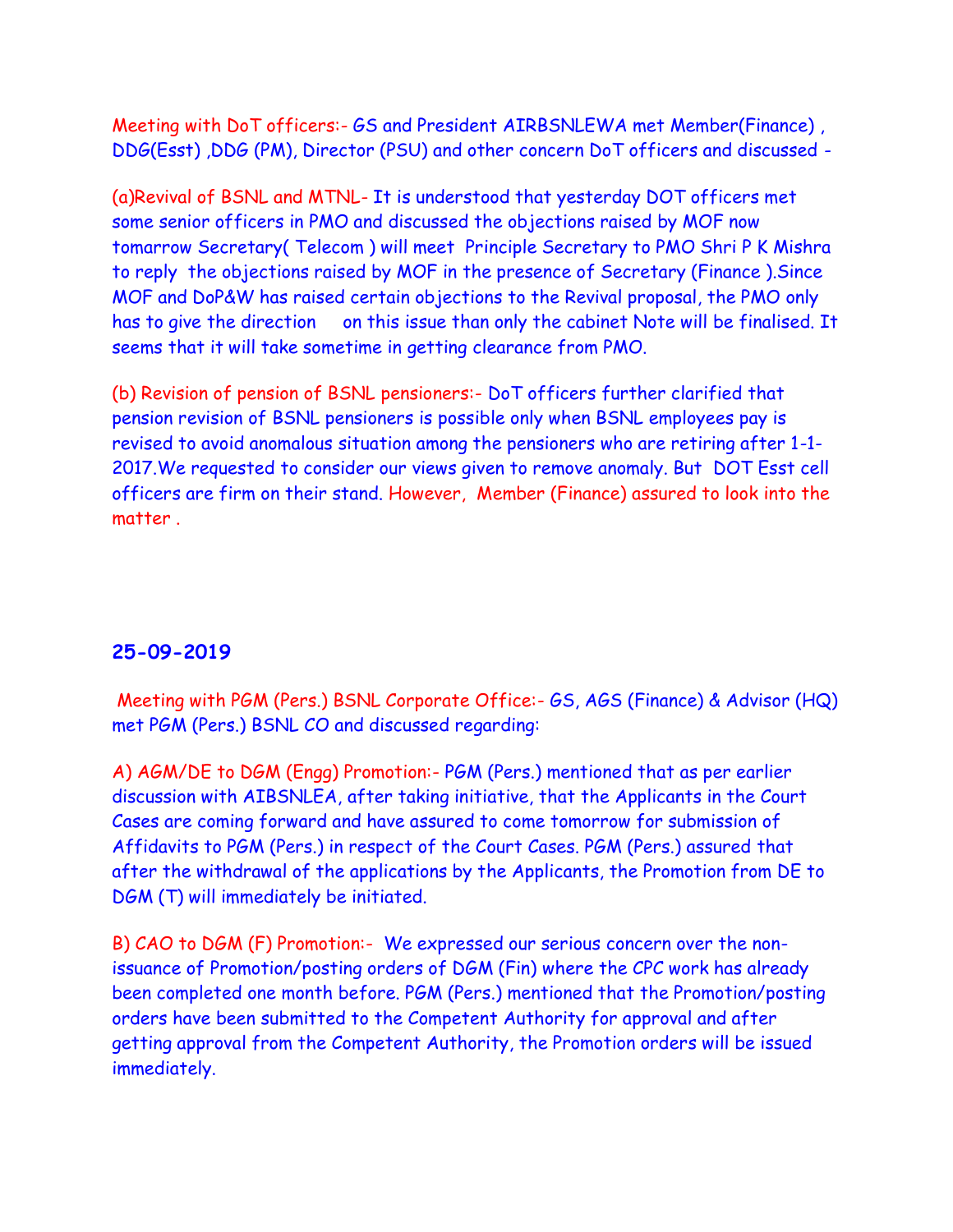C) Request transfers in the cadre of DE & DGM (T):- We requested to consider the request transfers cases since most of them are at the age of 58+ and having so many personnel/family problems. PGM (Pers.) mentioned that after discussion with Director (HR)/ CMD BSNL all the genuine cases will be considered.

D) Request transfers in the cadre of CAOs:- We requested for the consideration of request transfers in the cadre of CAOs. PGM (Pers.) mentioned that CAO transfer cases are under consideration and will be decided soon.

E) Promotion of regular DGM to Jt.GM:- We requested to consider our earlier request for the promotion of regular DGMs (presently in E5 Scale) to Jt.GM (E7 Scale) for those who have completed four years of service as DGM. PGM (Pers.) mentioned that after finalization of the HR Plan in BSNL Board, the matter will be considered. However, he assured to look into the matter.

F) Withdrawal of Additional Increment in the same scale on functional promotion under EPP: DoT vide its letter dated 05.07.2017 withdraw the additional Increment in the same scale on functional promotion under EPP. Against this action of DoT, AIBSNLEA immediately filed an OA in the Hon'ble PB CAT New Delhi for quashing the above order of DoT. Accordingly, Hon'ble PB CAT after some hearings quashed the said order dated 05.07.2017. Even after that DoT continued to reduce the pension of the BSNL retiree executives, against this AIBSNLEA filed a Contempt Petition in the Hon'ble PB CAT New Delhi. Thereafter DoT stopped reducing the pension / revising the Pay fixation by obtaining an under taking from the retiring executives, DoT has filed Writ Petition in the Hon'ble High Court of Delhi wherein AIBSNLEA has filed a caveat. The case was heard on 12.09.2019 and Hon'ble High Court Delhi directed DoT and BSNL to sit together & take a decision in this regard before 30th Sept. On the basis of that, we requested PGM (Pers.) to invite AIBSNLEA for the meeting to be held on 30.09.2019 in the capacity of the Applicant in PB CAT New Delhi.

G) First time bound promotion under EPP objection raised by Kolkata CCA: We expressed our serious concern over the non-issuance of certificatory order regarding EPP to DoT since it is pending for more than two months in Pers. Branch. We requested PGM (Pers.) to issue clarification to DoT regarding the First Time Bound Promotion under BSNL Executive Promotion Policy on completion of 4 to 6 years as per the guidelines issued vide EPP dated 18.01.2017 since more than 400 BSNL retiree executives have been financially affected in Kolkata TD due to the wrong interpretation of the EPP.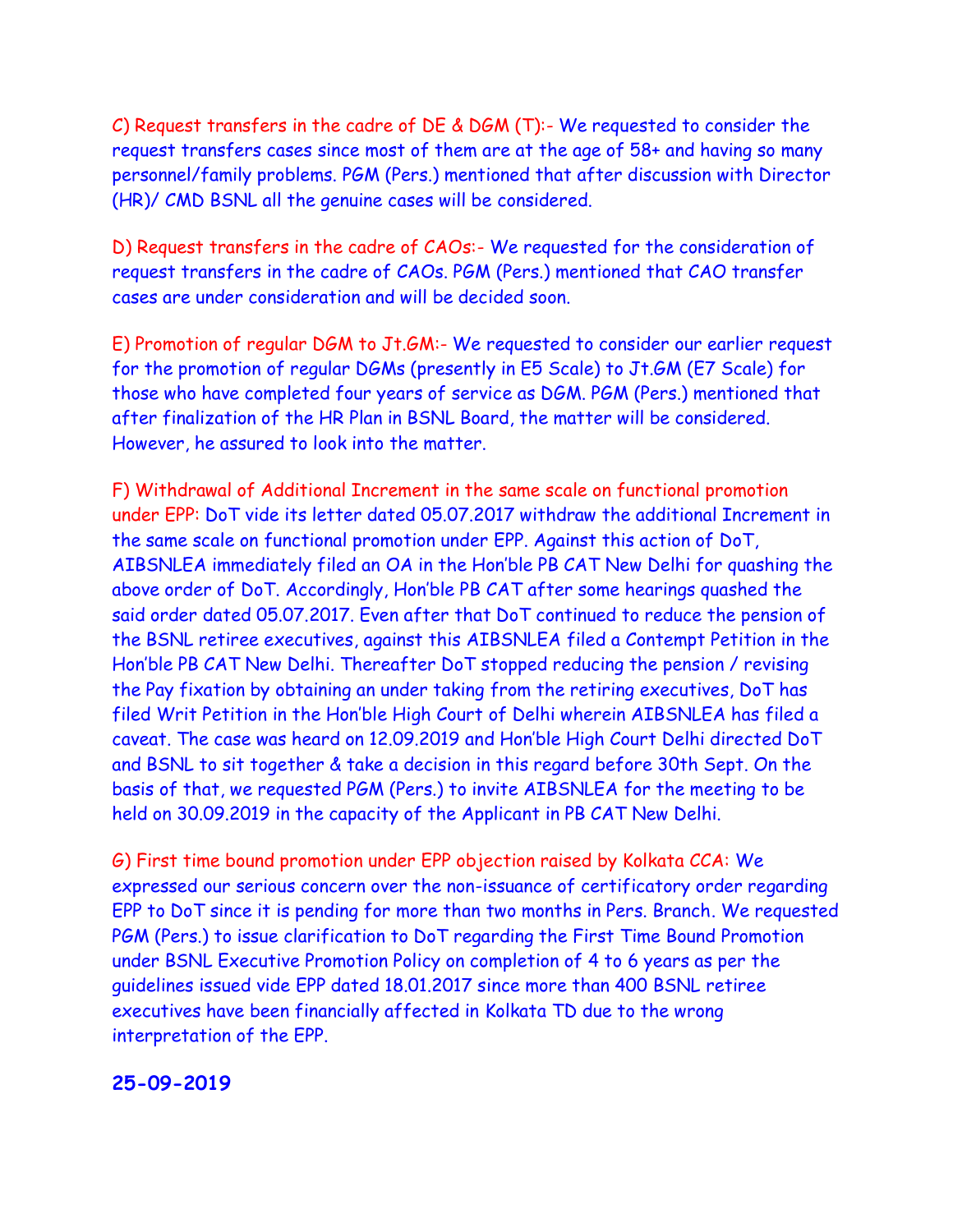Meeting with Hon'ble Minister of State for Finance Shri Anurag Thakur Ji:-

Today GS AIBSNLEA, AGS (Finance), FS/CHQ and Advisor (HQ) met Shri Anurag Thakur Ji, the Minister of State for Finance, Govt. of India and felicitated him by presenting Bouquet. On behalf of AIBSNLEA, we have submitted the Memorandum regarding Revival of BSNL and extension of immediate financial support to BSNL.

GS further explained about the current financial status of BSNL and requested for early consideration of Revival of BSNL and extension of immediate financial support by issuance of Sovereign Guarantee to BSNL for availing long term loans from the Banks to meet the requirement of CAPEX & Developmental activities of BSNL.

Hon'ble Minister of State for Finance mentioned that Hon'ble Minister of Communications Shri Ravi Shankar Prasad Ji, Secretary (T) & CMD BSNL are trying their best for getting the BSNL Revival Plan approved by the Cabinet. They are continuously discussing about the modalities for the revival package of BSNL with the Committee Members. He further mentioned that due to the continuous loss of BSNL, the concurrence of Finance Ministry is delayed. However, he assured to look in to the matter.

#### [<<<Click here for letter>>>](http://www.aibsnleachq.in/MOS_190924.pdf)

[<<<Click here for the Photo-1>>>](http://www.aibsnleachq.in/MOSF-1_20190925.jpg) [<<<Click here for the Photo-2>>>](http://www.aibsnleachq.in/MOSF-2_20190925.jpg)

## **18-09-2019**

## **GS writes to:**

1. Shri Anshu Prakash, Chairman (DCC) & Secretary (T) regarding repatriation of the erastwhile DoT staff absorbed in BSNL to DoT «<< Click here for letter>>>

2. Shri P.K. Purwar, CMD, BSNL regarding-

(i) Request for immediate issuance of the promotion orders from DE to DGM (Engg.) <<< Click here for letter>>>>

(ii) Request for immediate issuance of the promotion orders from CAO to DGM (Finance) [<<<Click here for letter>>>](http://www.aibsnleachq.in/CAO-DGM_20190919.pdf)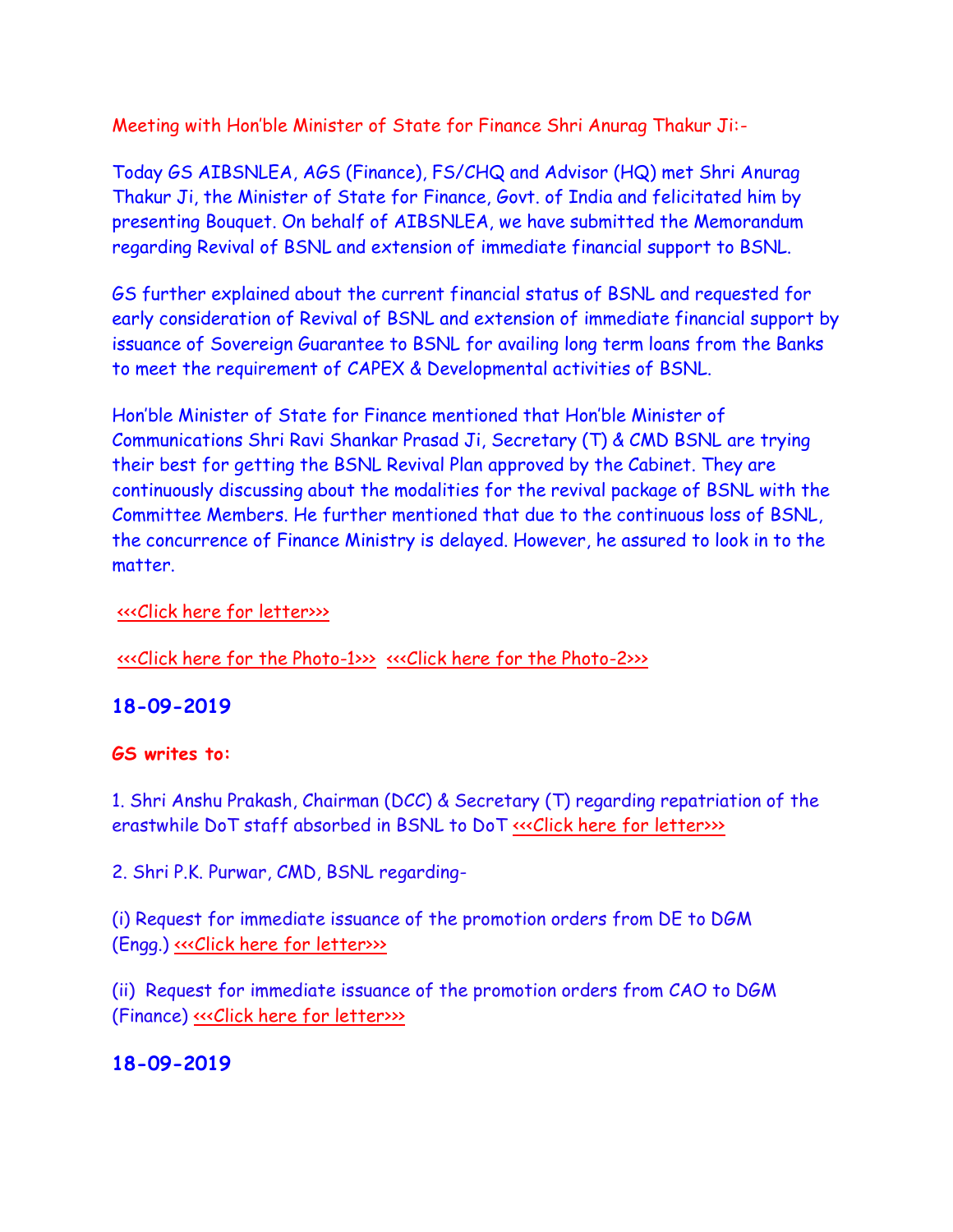**Over 6 crore EPFO members to get 8.65% interest for 2018-19: Labour Minister**

**The Central Board of Trustees (CBT) of the EPFO in February recommended hiking the interest rate for its 6-crore active subscribers to 8.65 per cent for 2018-19 from a five-year low of 8.55 per cent.**

## **16-09-2019**

### REVIVAL OF BSNL:-

GS and AGS (Finance) met the Senior Officers in DoT and enquired about the Finance Ministry Comments on the revised Cabinet Note on Revival of BSNL. It is learnt that:-

The Finance Ministry is strongly opposing the BSNL Revival Plan & VRS Proposal and continuance of the BSNL as a Strategic PSU for providing Telecommunication Services and Finance Ministry is of the opinion that No Financial Support will be given to BSNL.

According to the reliable sources, it is further learnt that the Finance Ministry raised so many objections instead of giving positive comments on the revised cabinet draft. Even though Group of Ministers & PMO has given a green signal on the proposal for the revival of BSNL, Finance Ministry is opposing all the proposals of the BSNL Revival Plan. It seems that Finance Ministry is of the opinion that BSNL cannot be revived & has to be closed immediately and no revival package is required for the BSNL.

The stand of the PMO and the Group of Ministers will play a vital role for the revival of BSNL and AIBSNLEA strongly feel that it will be achieved only through the Political decision and unity among all the Unions and Associations.

AIBSNLEA is trying to meet the Cabinet Ministers/ GOM in this regard and also in touch with all the AUAB leaders for immediate conduct of AUAB Meeting to discuss further course of action.

## **14-09-2019**

**Dear Comrades August 2019 Salary is expected to be credited to the Bank account of the Employees on 16.9.2019 evening or night as per GS AIBSNLEA**

## **12-09-2019**

Status of Fixation of Pay under FR 22(1)(a)(i) in respect of Officiating JTOs Court Case in PCAT New Delhi: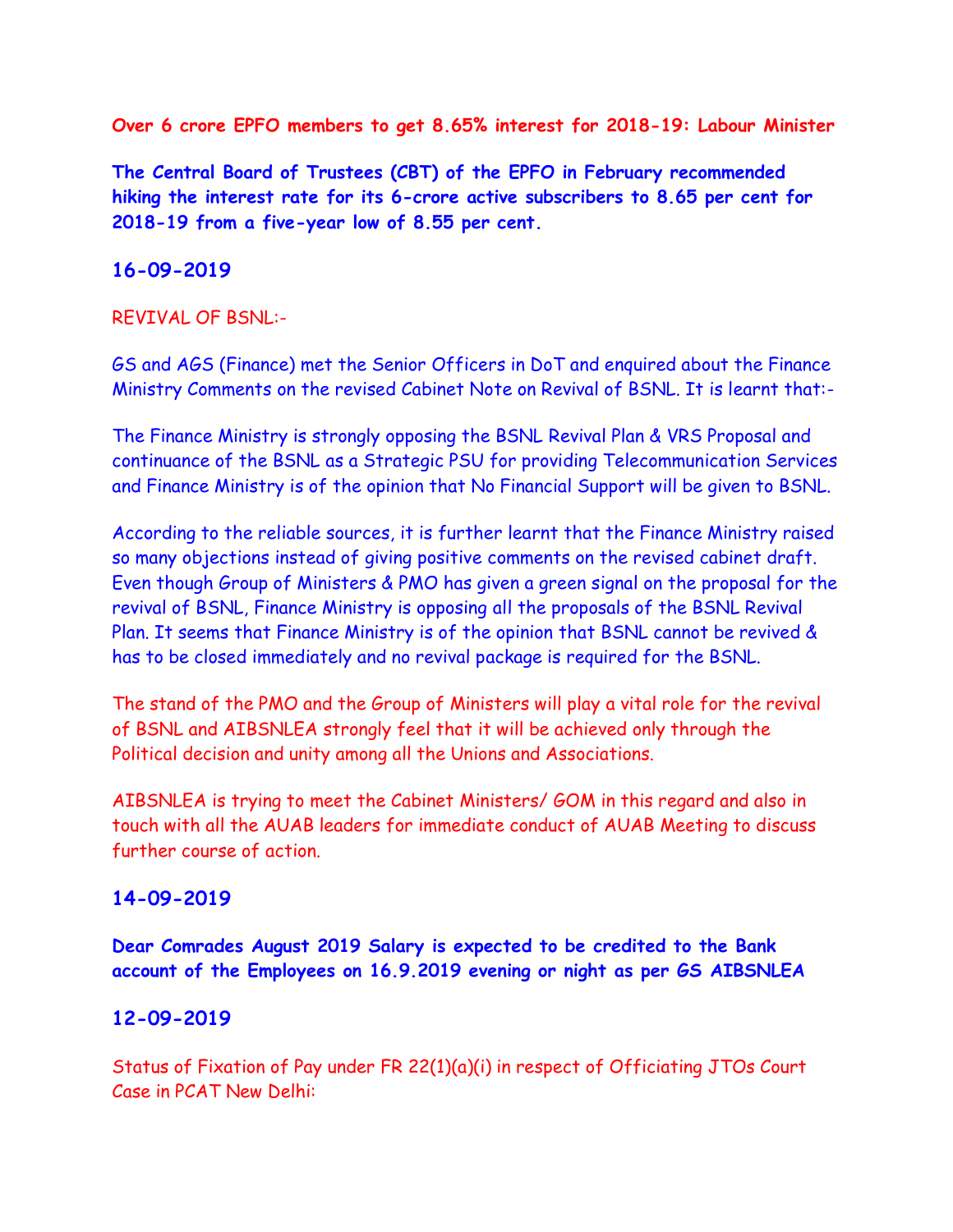The 'Pay Fixation under FR 22(1)(a)(i)' in respect of Officiating JTOs vide OA No. 100/892/2016 filed by AIBSNLEA Vs BSNL in PCAT New Delhi came up for hearing today on 12.09.2019. The same could not be heard due to non-availability of full bench in PCAT New Delhi and posted for Next hearing on 06.11.2019.

On behalf of AIBSNLEA the General Secretary and AFS/CHQ Com. Pushparajan (Kerala) attended the Principal CAT New Delhi.

# **12-09-2019**

**Disbursement of salary:** GS, AGS (Finance), FS/CHQ, AFS/CHQ Com. Pushparajan & Advisor (HQ) met Senior Finance Officers in BSNL Corporate Office and enquired about the date of disbursement of August Salary to BSNL Staff. It is reliably learnt that the BSNL Management is trying their best to disburse the Salary before the end of this week. If it is not possible, the salary will be disbursed within the next week.

# **11-09-2019**

GS writes to Shri P.K. Purwar, CMD BSNL regarding

(a)Fixation of pay under FR-22(I)(a)(1) and request for non recovery of pay  $\&$ allowance alreay paid to the Ex. Officiating JTOs«<<Click here for letter>>>>

(b) Fixation of pay under  $FR-22(I)(a)(1)$  to the Ex. Officiating JTOs- $\ll$ Click here for [letter>>>](http://www.aibsnleachq.in/cmd_190911_2.PDF)

# **09-09-2019**

Meeting with Director (CM/HR), BSNL Board:-

GS, AGS (Finance), FS/CHQ and Advisor (HQ) met Director (CM/HR), BSNL Board today and discussed regarding:-

A) DE to DGM (T) Promotion: We expressed our serious concern about the nonissuance of Ad-hoc DGM(T) promotions as the vacancies are nearly 1150 and the AGMs eligible for DGM promotion are about 1126 only and there is no stay on promotions. Even the applicants gone to the court has also been covered in 1150 vacancies. We requested Director (HR) BSNL Board to take immediate action to promote all the eligible AGMs to DGMs against the vacancies on ad-hoc basis subject to outcome of the Court Case. Director (HR/CM) mentioned that we are trying to get relief from the Hon'ble CAT Chandigarh but could not get till date. He assured that he will discuss the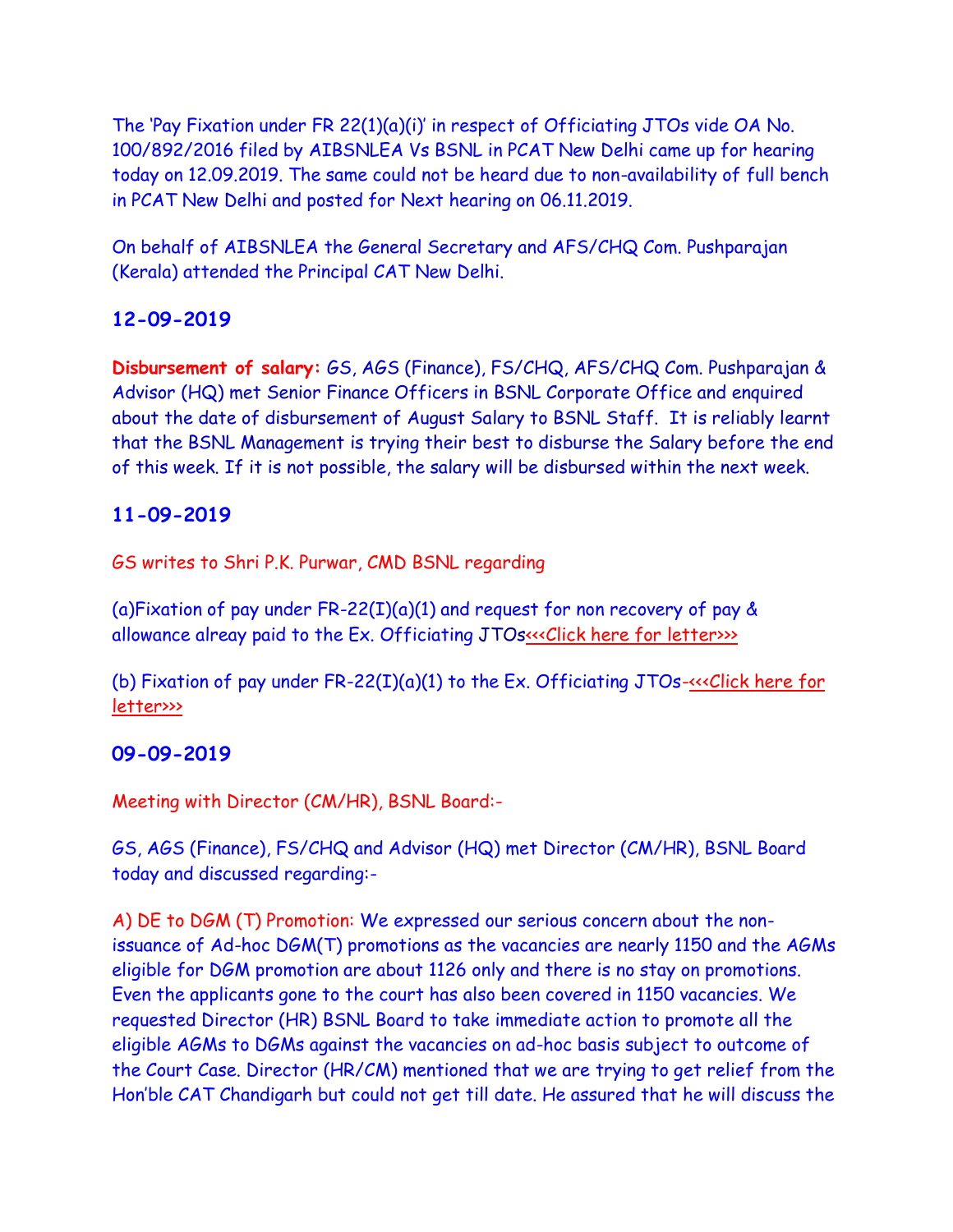matter with CGM (Legal) & PGM (Pers) and find out the ways to issue the promotion orders.

B) Request transfers in the cadre of DGM (T) on 'Own Cost basis':- We requested that those DGMs who have already completed more than two years may be considered for request transfers on own cost to their Home Circles as they have obeyed & honoured the transfer orders issued by the BSNL Corporate Office and now they are waiting for returning to their Home Circles. Director (CM/HR) appreciated our concern and mentioned that Management is working out to combine the transfer orders with the DE to DGM Promotion orders. However, he assured that if the DGM Promotion orders are delayed, the request transfers cases of those who are at the age of 58+ and on genuine Medical Grounds cases will be considered.

C) Request transfers in the cadre of DET/AGM at 'own cost' on genuine Medical Grounds & 58+ age:- We requested to consider the request transfers on own cost in respect of DEs who have already completed 58 years of age and on genuine medical grounds cases. Director (CM/HR) assured that the genuine cases will be considered.

D) Financial Status of BSNL: Director (CM/HR) opined that the need of the hour is to maximize the revenue and advised that all employees should come forward and work together to achieve the various targets given by the BSNL Management. We responded positively and requested the Director (CM/HR) that the BSNL Management should also come forward to conduct periodical meetings with the General Secretaries of the Recognized Unions and Associations to get better results & coordination between Management & Employees for the betterment of the BSNL. We further suggested that the strategies to be evolved to come out of the present crisis, the working pattern of the BSNL Executives/ Non-executives in the changed scenario for better utilization of BSNL Manpower in Marketing & other outdoor activities to compete with the other Private Operators to be discussed with the Representatives of the Recognized Unions and Associations of BSNL for the betterment of the Company and to regain its original pristine glory. Director (CM/HR) appreciated our concern and positively responded on our suggestions in the interest of the Company.

#### **06-09-2019**

Meeting with PGM (Pers.) BSNL Corporate Office: GS and AGS (Finance) met with PGM (Pers.) BSNL CO and conveyed our sincere thanks for the consideration of request of AIBSNLEA for issuance of the Retention orders in the Cadre of AGM/DE on Immunity Grounds and discussed regarding: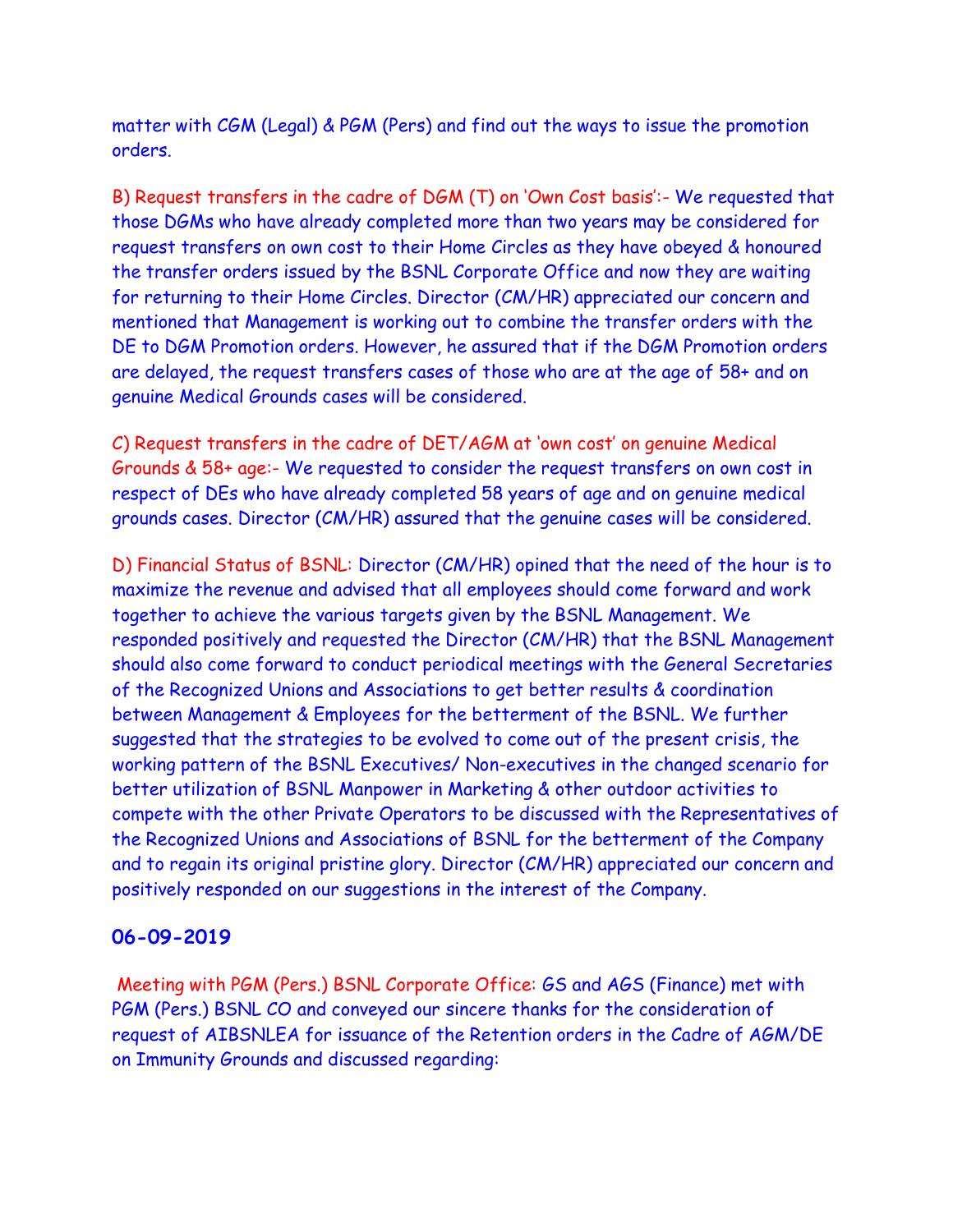AGM/DE to DGM (Engg) Promotion:- We expressed our serious concern over the nonissuance of Ad-hoc DGM(T) promotions as there is no stay on promotions and nearly 1150 DGM(T) vacancies are available now but the AGMs eligible for DGM promotion are only 1126. We requested BSNL management may take immediate steps to promote all the eligible AGMs to DGMs against the vacancies on ad-hoc basis.

PGM (Pers.), after detailed discussion, elaborated that the promotion is held up due to Hon'ble Chandigarh CAT Court directions, wherein BSNL has filed MA in Hon'ble CAT Chandigarh for early hearing but could not heard due to one or another reason for the past few months.

PGM (Pers.) further mentioned that the promotion for DGM(T) can be given if all the applicants give a declaration mentioning therein that "we have no objection if our name will also be included in the promotion orders and the case of Seniority can be decided later on."

We replied that it can be tried by contacting all the applicants in both the Court Cases by the Pers. Section and the Association can also extend the best help in this regard to sort out the issue of long awaited DGM(T) promotion orders.

We finally requested PGM (Pers.) to kindly use his good offices for the issuance of DGM(T) Promotion orders on ad-hoc basis before 30.09.2019. We hope that some positive response will come from both the sides to sort out the matter so that the promotion orders can be released early.

CAO to DGM (F) Promotion:- The CPC work has been completed. Now the Postings & Transfers are under process and Promotion orders will be issued shortly.

Request transfers in the cadre of DGM (T):- We requested to convert West Bengal Circle (except Kolkata) into Soft Tenure station so that shortage of Executives in WB Circle can be managed and the DGMs/TDMs working in WB Circle can be transferred to their home circles after completion of the tenure period. We have also requested PGM (Pers) to consider the request transfers cases on humanitarian grounds since they are facing many problems in their old age of 58+. PGM (Pers) immediately spoken to CGM WBT over phone and requested him to send the proposal/ recommendation for the same. PGM (Pers.) assured us to look into the matter and sort out the issue after discussion with Director (HR) shortly.

Request transfers in the cadre of CAOs:- We requested for the consideration of request transfers in the cadre of CAOs. PGM (Pers) immediately directed DGM (Pers) to put up the same.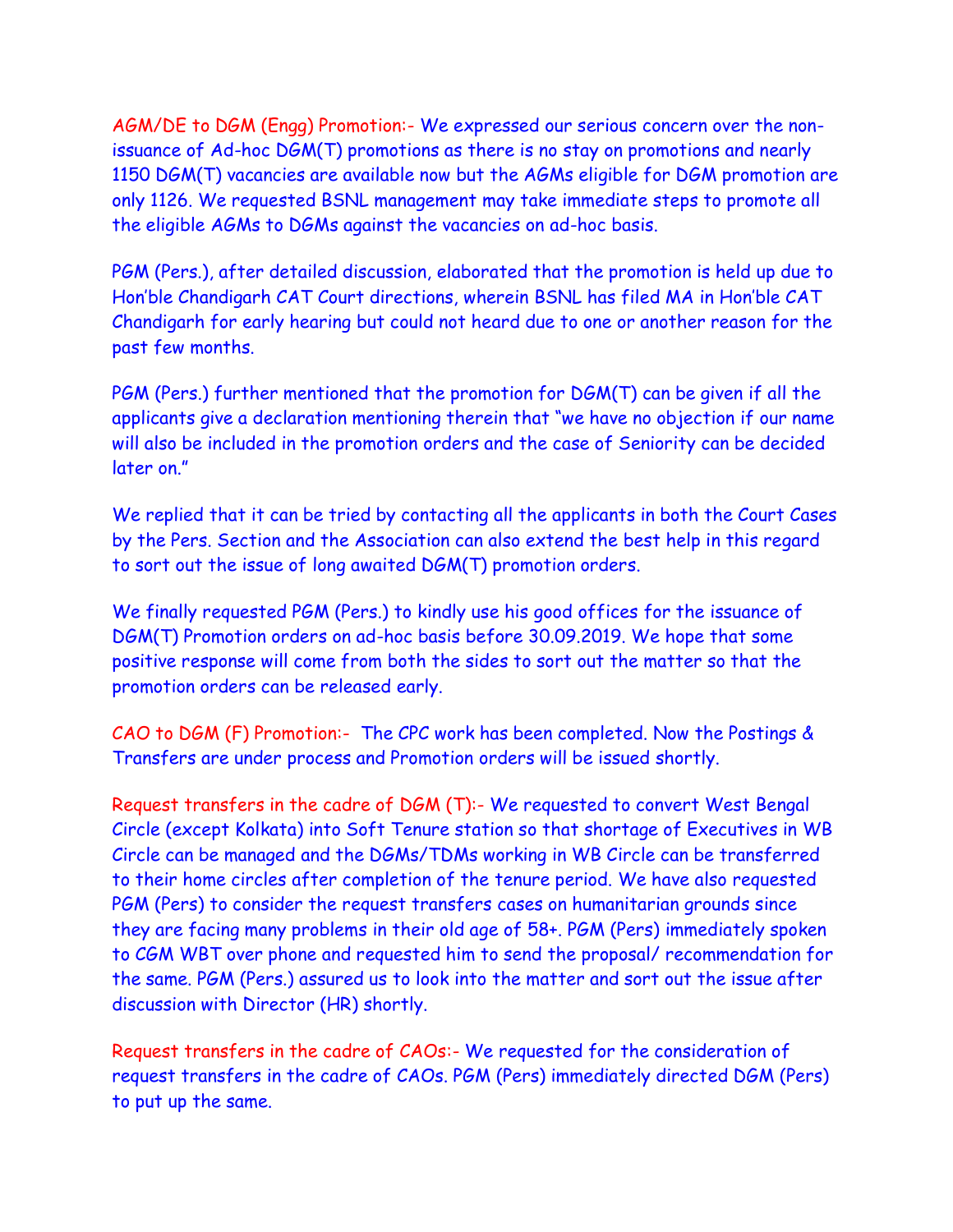Request transfers in the cadre of DET/AGM:- We requested to consider the request transfers on own cost in respect of DEs who have already completed more than 2 years. PGM (Pers) mentioned that the request transfers are under hold as per the instructions of Director (HR) due to the financial constraints. He further advised us to discuss the matter with Director (HR).

Request transfers on genuine Medical Grounds:- We requested for consideration of the requests transfers in the cadre of AGM/DE/SDE/AOs on Medical Grounds. PGM (Pers) mentioned that the cases are under process and orders will be issued shortly.

Promotion of regular DGM to Jt.GM:- We requested to consider the promotion of regular DGMs (presently in E5 Scale) as Jt.GM (E7 Scale) who have completed four years of service as DGM since they are not eligible for getting E6 Scale. PGM (Pers) mentioned that the matter is under consideration and pending in BSNL Board which will be considered after finalization of the HR Plan in BSNL.

# **05-09-2019**

Meeting with Member (Finance) DCC, DoT: Today GS and AGS (Finance) met Member (Finance) DCC, DoT and discussed regarding immediate release of outstanding dues of BSNL from DoT as requested by AIBSNLEA vide letter dated 04.09.2019 so as to disburse the August 2019 Salary and payment of other pending bills by BSNL. Member (Finance) appreciated our concern and after going through our letter mentioned that DoT is not having Budget allotment for the settlement of above said dues, however, best efforts are being taken by the DoT in consultation with Finance Ministry for the immediate release of funds to meet out the August 2019 Salary demand of BSNL and today also we are going to attend a meeting being held in Ministry of Finance in this regard. However, Member (Finance) assured that the funds will be released to BSNL shortly.

We further enquired about the immediate financial support to BSNL from the Govt. since Nationalized Banks have not honoured the 'Letter of Comfort' and not coming forward to sanction loan to BSNL. Member (Finance) mentioned that DoT has brought to the notice of Finance Ministry about the Capex and Opex outstanding bills of BSNL to the tune of Rs.15000 crores and requested for immediate financial support to BSNL. It is under the consideration of Finance Ministry and it is also included in the agenda of today's meeting.

Regarding refund of excess payment of Pension Contribution, Member (Finance) mentioned that the case, which was sent to Ministry of Finance, Deptt. of Expenditure is now under the positive consideration of MoF.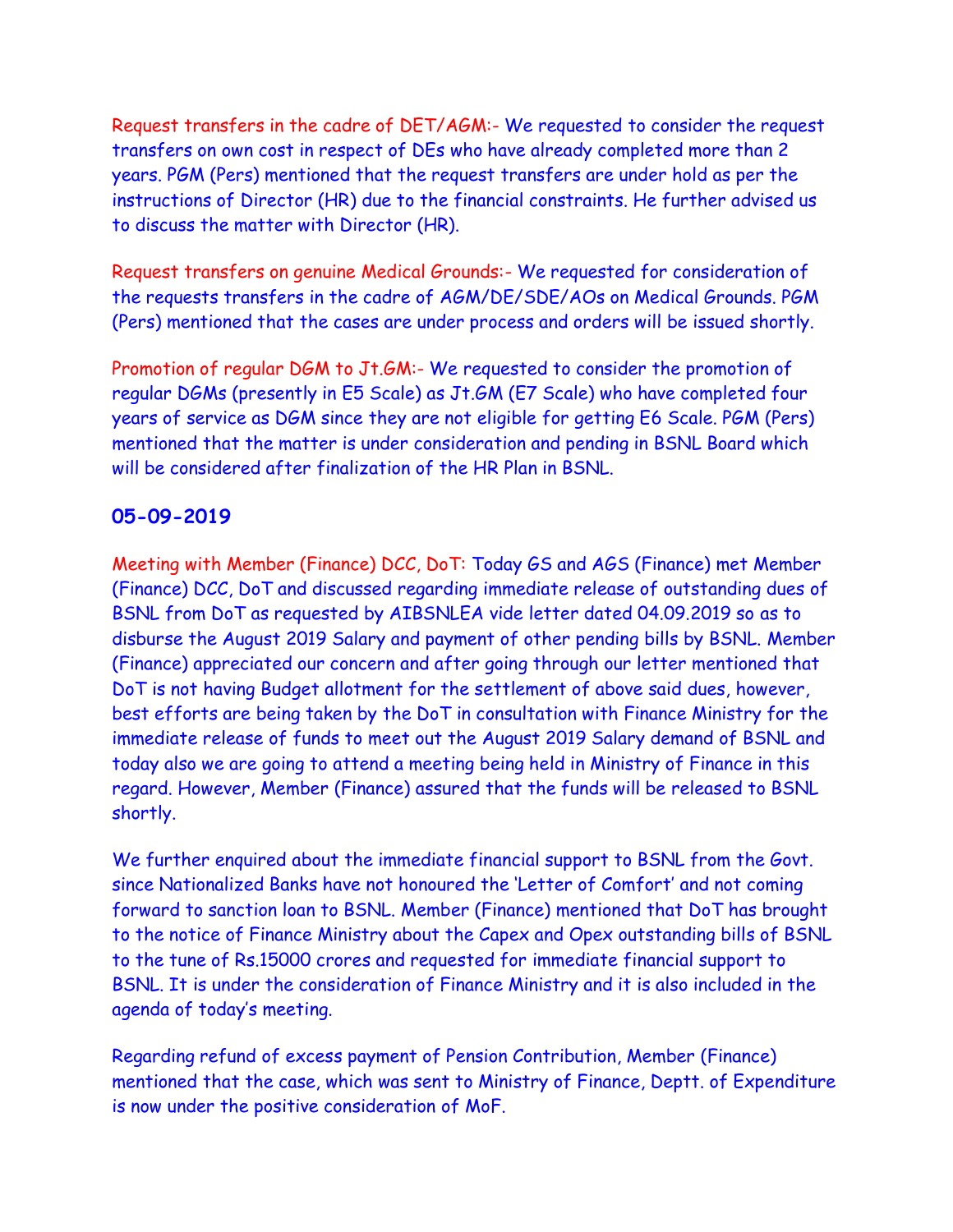Further, Member (Finance) advised that BSNL should work to earn revenue from it's own sources. Immediate steps can be taken to rent/lease out the BSNL Buildings/Lands by re-arranging the sitting arrangements of the existing staff in less space and spare space can be rented/ leased out immediately.

REVIVAL OF BSNL: After meeting with Senior Officers in DoT, it is confirmed that the clearance from the Solicitor General of India for the allotment of 4G Spectrum to BSNL has been received.

It is also reliably learnt that meeting is continuously going on in Finance Ministry along with the Senior Officers of DoT for past five days for finalizing the Cabinet Note on revival of BSNL and it is understood that Ministry of Finance is strongly opposing the BSNL Revival Plan and VRS proposal stating that, if some financial assistance is given to BSNL for the VRS, then what is the guarantee that BSNL will revive and regain its original glory within a reasonable period. However, Senior DoT Officers are trying to convince the Finance Ministry in this regard and it is expected that the comments from Ministry of Finance are likely to be received in DoT by Friday evening or Monday.

If everything goes smooth, it is expected that the revised Cabinet Note will be placed before the Cabinet on 18th September for approval. The stand of the PMO and the Group of Ministers will play a vital role in the Cabinet decision.

## **04-09-2019**

GS writes to Shri. Anshu Prakash, Chairman (DCC) & Secretary (T), DoT regarding request for immediate release of outstanding dues to BSNL- «<< Click here for letter>>

### **03-09-2019**

Meeting with Director (Finance) BSNL Board: GS, AGS (Finance) & Advisor (HQ) met Director (Finance) BSNL Board and discussed regarding:-

(1) Disbursement of salary for the Month of August 2019:- We enquired Director (Finance) about the probable date of August Salary disbursement. Director (Finance) explained that BSNL is depending on its own collections for the disbursement of monthly salary. He further mentioned that we require Rs.1350 crores (Gross salary) for the disbursement of salary. Other Capex, Opex etc. comes around Rs.900 crores per month. Hence every month BSNL needs Rs.2250 crores for discharging all such regular payments. Our average per Day Collection is only about Rs.40 crores. So there is a deficit of around Rs.1000 crores per month. We have requested DoT several times for the release of outstanding dues payable to BSNL but no confirmation has been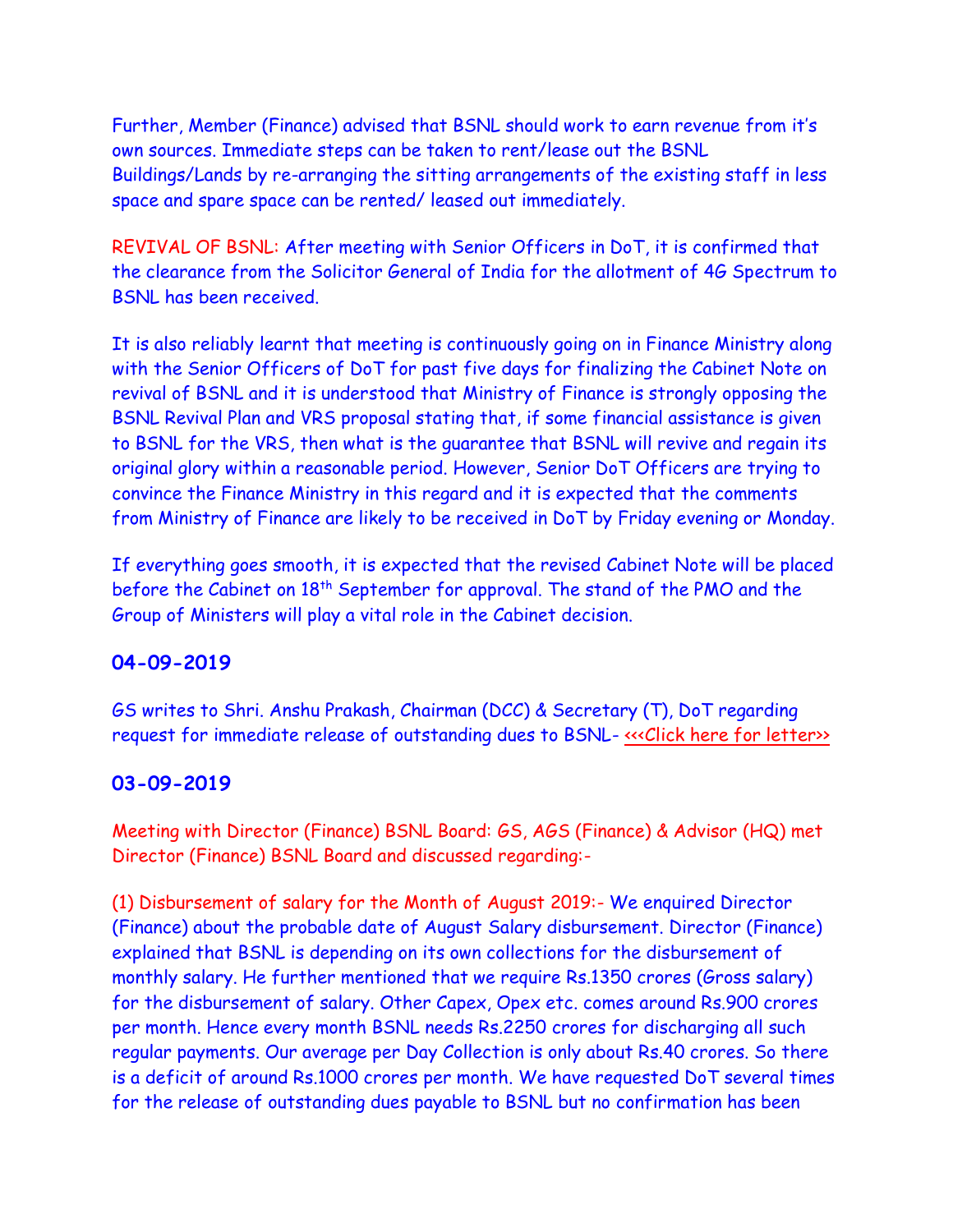received. Our CMD along with Secretary (T) approached several Bank Authorities but no Bank is committed due to continues dip in revenue of BSNL.

We requested Director (Finance) to disburse the August salary as early by obtaining immediate financial support from DOT. Director (Finance) mentioned that today BSNL Management has written a letter to Secretary (Telecom) for immediate release of funds to the tune of Rs.1000/- crores towards the August Salary disbursement.

We further requested Director (Finance) to use his good offices to get the outstanding dues pertaining to BSNL from DOT. The Director (Finance) further informed that Sr.GM (CBB) BSNL CO has already been deputed today to DOT to pursue the matter.

Director (Finance) opined that the need of the hour is maximize the revenue and advised that all employees should come forward and work together to achieve the various targets given by the BSNL Management. We responded positively and requested the Director (Finance) that the BSNL Management should come forward to conduct periodical meetings with the GSs of the recognized Unions and Associations to get better coordination & results for the betterment of BSNL. The roadmap of the BSNL Management for the better Marketing Activities, New Strategies to compete with the other Private Operators, re-look into the working pattern of the BSNL Employees in the changed scenario has to be discussed with the Representatives of the Recognized Unions and Associations of BSNL so as to increase our revenue.

Director (Finance) BSNL Board appreciated our concern and assured to bring it to the kind notice of the CMD BSNL and further invited the suggestions from AIBSNLEA for the Revenue increase of BSNL.

(2) Revival Package of BSNL - We enquired about the status of BSNL revival package. Director (Finance) mentioned that the Ministry of Finance is strongly opposing the proposal stating that, if some financial assistance is given to BSNL for the VRS and 4G Spectrum etc., then what is the guarantee that BSNL will revive and regain its original glory within a reasonable period.

(3) CAO to DGM (F) Promotion:- Director (Finance) informed that the Minutes of the CPC have been approved and the Postings & Transfers are under consideration. The same will be finalized soon and thereafter the promotion orders will be issued.

(4) Request transfers in the cadre of Accounts Personals:- We thanked the Director (Finance) for considering the request transfers in respect of Accounts Officers. We requested Director(Fin.) to consider the requests of the AOs who are working for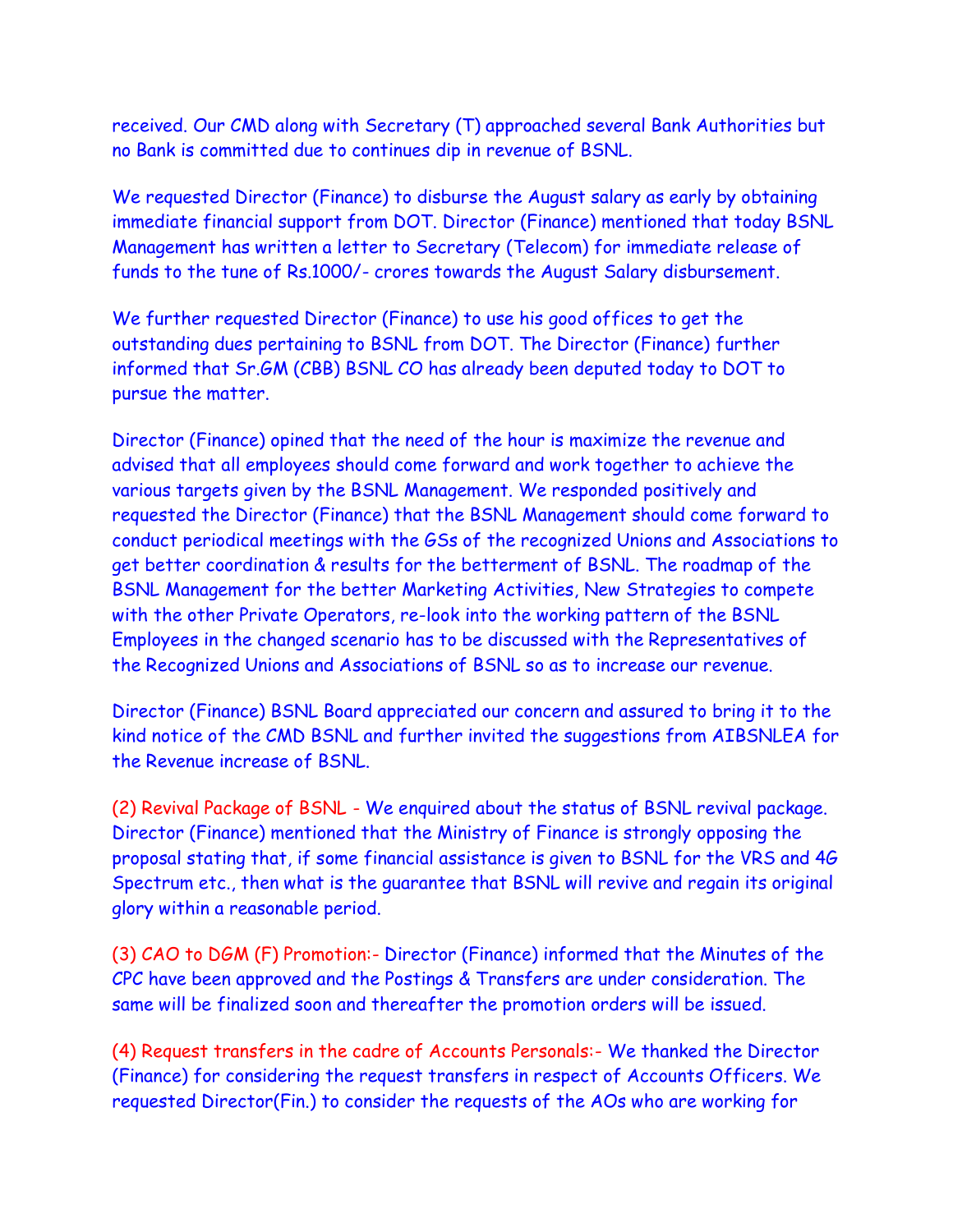more than two years in BSNL Corporate Office also. Director (Finance) BSNL Board mentioned that the information called for about the requirement of Accounts Officers in Corporate Office is not received till date. After the receipt of the same, the requests will be considered.

## **02-09-2019**

Meeting with PGM (Pers.) BSNL CO: GS, AGS (Finance) & Advisor (HQ) met PGM (Pers) and discussed regarding:-

A) DE to DGM (T) Promotion: PGM (Pers) informed that due to non-availability of Full Bench, DE to DGM (T) Promotion Case could not be heard in the Hon'ble CAT Chandigarh on 30.08.2019. We pleaded that vacancies are more than the eligible DEs hence all the eligible officers including those who have gone to the various Courts can also been covered within these vacancies and requested to issue the DE to DGM promotion on ad-hoc basis as there is no interim injunction available in this regard. PGM (Pers) assured an early action in this regard.

B) Request transfers in the cadre of DGM (T):- We requested to issue the transfer orders for those DGMs who have already completed for more than two years by obeying & honoured the transfer orders of BSNL Corporate Office. We further informed that we have requested CMD BSNL to consider the request transfers cases on humanitarian grounds since they are facing much problems in their old age of 58+. PGM (Pers) responded positively and assured to discuss further with Director (HR) and CMD BSNL.

C) CAO to DGM (F) Promotion:- PGM (Pers) informed that the Minutes of the CPC have been approved by the Competent Authority and after the approval of the Postings & Transfers by the Director (Finance) BSNL Board, the promotion orders will be issued.

D) Request transfers on Immunity Grounds: We requested to consider all the request transfers on immunity grounds. PGM (Pers) assured to look into the matter.

## **02-09-2019**

Meeting with CMD BSNL: GS, AGS (Finance) & Advisor (HQ) met CMD BSNL and discussed regarding:-

(1) Disbursement of salary for the Month of August 2019:- We enquired about the probable date of disbursement of Salary for August 2019. CMD BSNL informed that